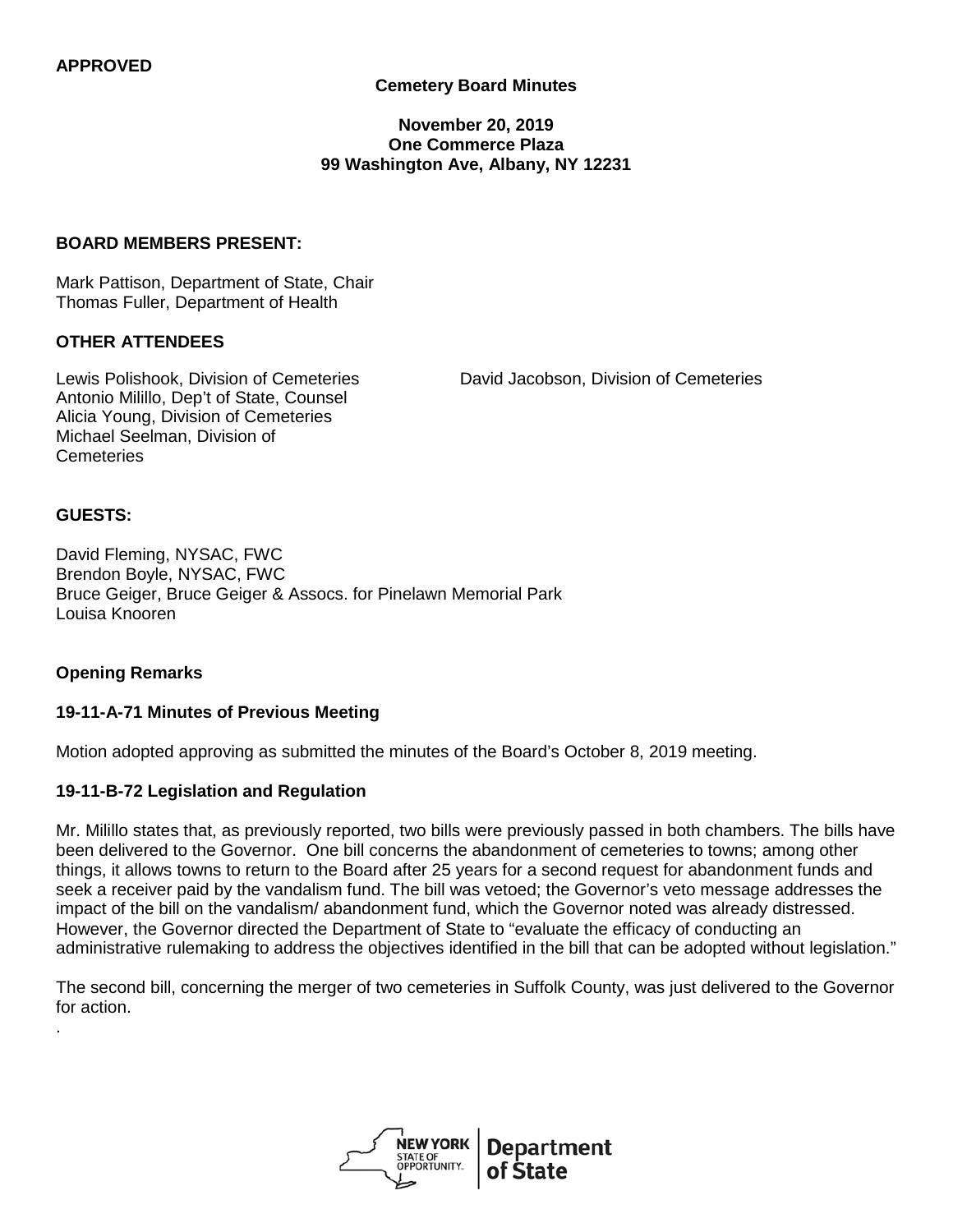### **19-11-C-73 Division Report**

## 1. Annual Reports

Mr. Polishook reports the Division is at 27% online filing of their annual reports. Approximately 18% of regulated cemeteries307 cemeteries—have not filed their annual reports. The previously reported numbers were inflated as software was incorrectly including abandoned cemeteries in the non-compliant numbers.

2. Annual Report Mailing

Mr. Polishook states that the Division will begin preparing January's annual mailing and asks for any suggestions or requests for subjects that should be covered.

### **19-11-D-74 Vandalism, Abandonment and Monument Repair or Removal Fund Report**

Of the \$2,000,000 appropriation for Fiscal Year 2019/20 \$1,053,931.29 has been paid out for applications approved in 2018/19, and \$799,941.38 has been committed to pay previously approved applications. This year the board has approved applications totaling \$516,762.15, of which \$45,896.79 has been paid, \$76,992.70 is committed from this year's funds but not yet paid, and \$393,872.66 has been approved subject to the availability of funds (but we do not anticipate being able to pay these applications out of this year's funds).

The Board approved the following vandalism application contingent on the availability of funds:

| Name                                     | Amount     | County  | ID No. |
|------------------------------------------|------------|---------|--------|
| <b>Cold Springs Cemetery Association</b> | \$1,031.00 | Niagara | 32-004 |

### **19-11-E-75 Nassau Cemetery (30-006) – Land Purchase**

Nassau Cemetery requests approval to purchase an adjoining parcel of land for \$500,000 which contains a home that will be demolished. The sale is a private sale between the cemetery and the current owner, who is not a related party. There was extensive discussion of the two appraisals provided by the cemetery, both of which were updated with no change in appraised value just before the meeting. The Division noted that current owner closed on the home for \$400,000 in March 2019. The appraisals diverged in value, one valuing the property at \$575,000 and the other valuing the property at \$410,000. The Division also noted that Nassau County's assessed value for the property was \$612,000. James Galante, on behalf of the cemetery, states that the owner is looking for a 20% return on investment and the second appraiser found a parcel that recently sold for \$550,000. Counsel noted that he found the lower appraisal more reliable because of the lack of adjustments to the value of comparable sales used in the higher appraisal. The board discussed the wide range in the appraisals and requested a third appraisal from an independent party. A motion was made, seconded, and adopted tabling the application until the December 2019 meeting to permit the applicant to obtain and provide such an appraisal.

### **19-11-F-76 Waterville Cemetery (33-068) – Major Renovation, Additional Retort**

Waterville Cemetery is requesting approval to add an additional retort to the existing two. The cemetery is concerned that if one machine were to go down they would be unable to meet the needs of the clientele. The additional retort would help to avoid a service interruption. There is only one crematory in Oneida county that serves 4 counties. The third retort would increase capacity for when repairs are needed as well as to reduce the wear and tear on the existing machines which are currently running close to capacity. The Division recommends approval. Counsel states a concern that Oakwood Cemetery in Syracuse might be impacted by the increased capacity, as it has already lost market share to Woodlawn Cemetery in Syracuse. The Division found that there was no likely overlap between the two markets. Counsel also discussed the relative efficiency of the additional retort against the oldest retort (from 2012) and suggested that that it would be more beneficial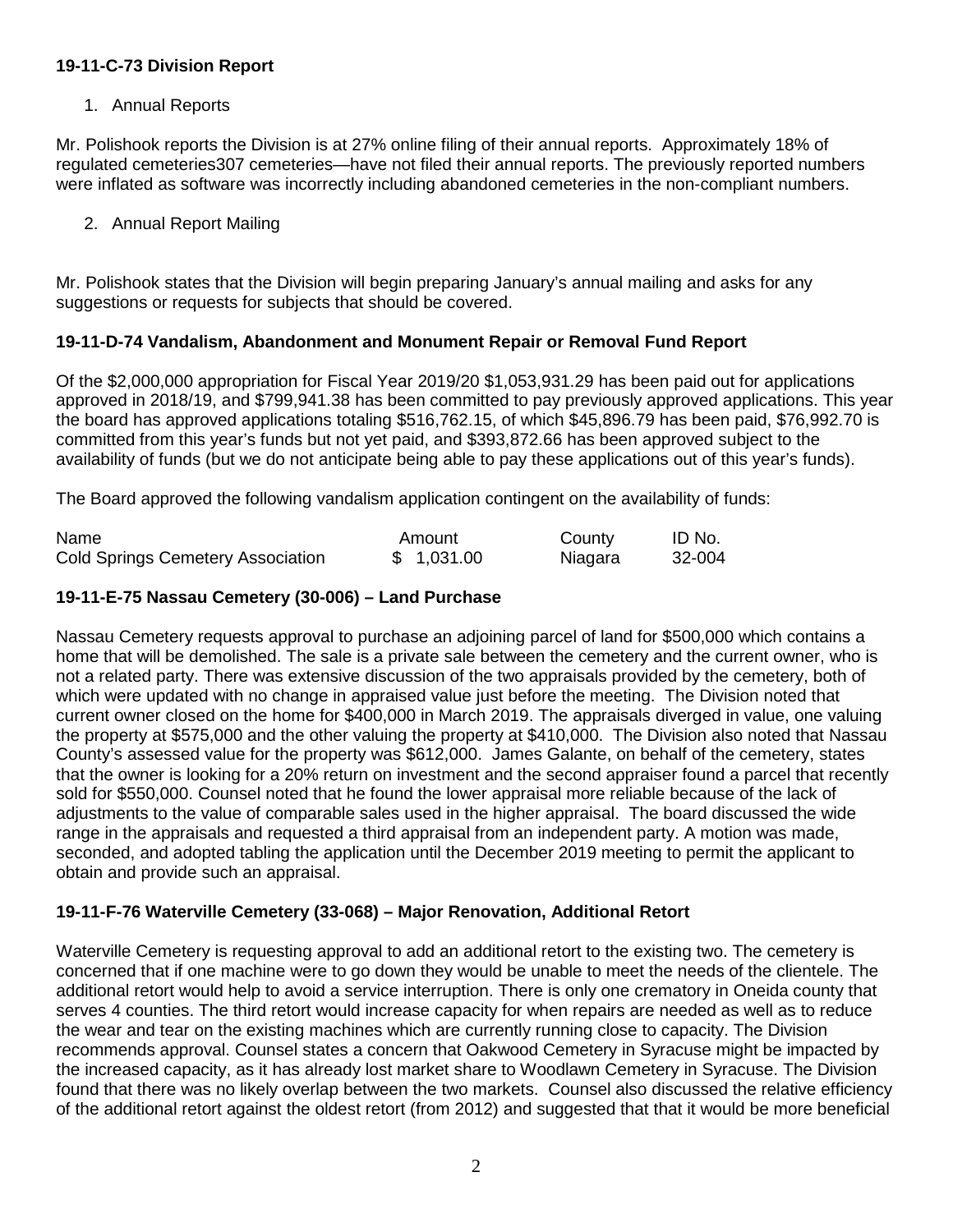to primarily use the two newer units. Motion made, seconded and unanimously adopted approving the application.

# **19-11-G-77 Boughton Hill Cemetery (35-002) – Columbarium**

Boughton Hill Cemetery is requesting approval to install a 120-niche columbarium at the cemetery's exit. Both the Division accountant and investigator recommend approval. In response to a question by counsel, the cemetery clarified that it had complied with the posting requirement by reposting signs after it initially posted a sign in the wrong location and posted signs that lacked end dates for the comment period. The remaining issue was that the cemetery received a response and the Division received a complaint from a next-door neighbor, Louisa Knooren, concerning the placement of the columbarium near (40 feet from) her house. Ms. Kathy Boughton, treasurer of the cemetery, attended by telephone and stated the cemetery is aware of Ms. Knooren's concern with the columbarium location. The cemetery initially considered placing the unit near the entrance road. Due to the presence of graves and headstones nearby and other concerns, the cemetery decided to place the columbarium near the exit road and Ms. Knooren's property. The cemetery does not need any permits to complete the project. Counsel questions how visitors will be parking. Ms. Boughton states there is a plan for four to six parking spots to be placed for people to visit the columbarium. Ms. Knooren states that the workers who poured foundation for the columbarium were leaning on trees which were on her property. The cemetery asserted that it has the right to use its property for cemetery purposes and a columbarium is a cemetery purpose, but Counsel pointed out that Cemetery Board regulation specifically requires public notice and an opportunity to comment on and object to a proposed columbarium. Ms. Knooren was present and provided additional information and photographs, stating she believes that the columbarium will lower her property value and will infringe on her privacy. She states that she is trying to mitigate future problems as the cemetery will potentially add more units. Ms. Knooren mentions a rise on the left side of the exit road which would make it difficult for visitors to the cemetery to park and that she wishes for a row of hedges to be installed to allow more privacy. Ms. Boughton responded stating that tombstones being laid in the same area would be closer than the columbarium, that the mentioned rise will be leveled off to allow for easier parking, the cemetery has existed for 200 years and is looking to ensure forward movement, and to avoid running out of space. Motion made, seconded, and adopted tabling the application to allow for a meeting between Division staff, the cemetery, and the complainant prior to the next board meeting. Division staff, cemetery representative and Ms. Knooren tentatively agree to meet on November 27, 2019 to discuss a potential compromise.

## **19-11-I-79 Rockland Cemetery (44-008) – Correction to Land Purchase Agreement**

Rockland Cemetery was previously approved to purchase land. One condition the board imposed was to remove an existing deed restriction. Contrary to information previously provided to the Division, there does not appear to be a deed restriction, rather there is a contractual agreement between the previous seller and the Art Students League that currently owns the property that includes restrictions. The Board members in attendance agreed with the recommendation of counsel that instead of the board amending its decision, counsel will send a letter clarifying what the board intended when it approved the purchase with the condition that the "deed restriction on property be removed."

## **19-11-H-78 Long Island Cremation (52-068) – Retort Replacement**

Long Island Cremation is a standalone crematory near the western border of Suffolk County. The crematory has always had three retorts. All three were very old units. They have replaced two of the three retorts and now seek approval to replace a third. The new retort will be further back in the existing crematory building which will allow for a major renovation application to expand their chapel in the future. The old retort is on its last legs. It should be able to handle 3-5 cases per day but is unable to due its age and the inability of the crematory to get parts. Because this was a pre-existing funeral home/cemetery combination that was grandfathered under the Anti-Combination Law, the Division addressed the funeral director status of officers/directors of Long Island Cremation. Both Linda Hogan-Florenzie and Frank Caccioppoli are currently licensed as funeral directors but assert that they are no longer affiliated with any funeral home or provide funeral director services. Department of Health (DOH) records show Ms. Hogan-Florenzie working for Roslyn